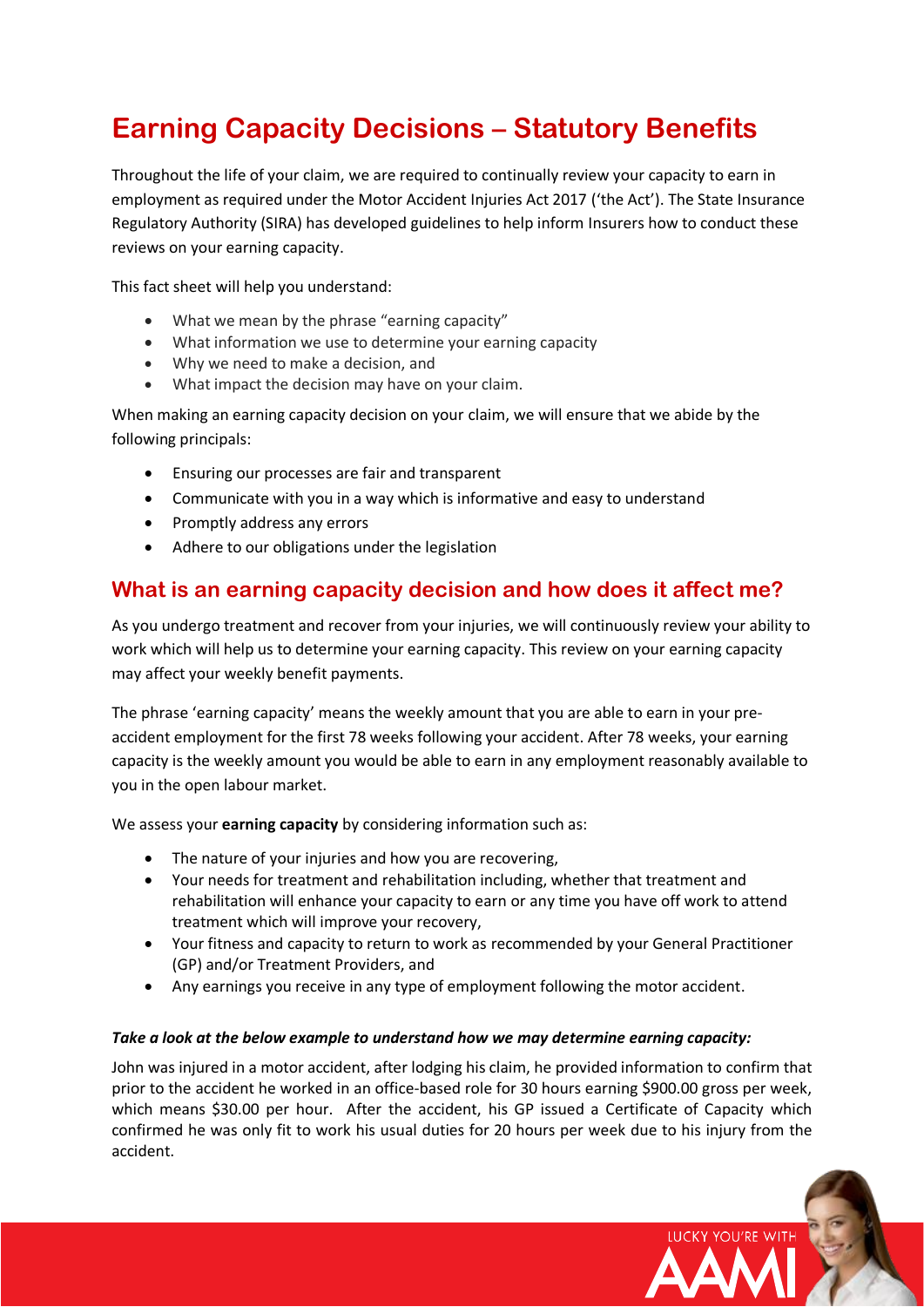In this case, an earning capacity decision is issued to John in writing stating that his earning capacity is 20 hours per week which means that he has the ability to earn \$600.00 per week (\$30.00 x 20 hours).

A decision was issued to John which states that all future weekly benefit payments will be made to him less the \$600.00 per week he has the capacity to earn.

*(Please refer to our Weekly Income Benefits – Statutory Benefits fact sheet for further information on how weekly benefits are calculated)*

Sometimes, we may not have the information we need to accurately assess your capacity to earn after the accident. If this is the case, we may arrange for you to attend a Functional and/or Vocational Capacity Assessment. This will be done by a Rehabilitation Consultant who is qualified to assess your function and vocational capacity. If we decide to arrange these assessments, we will contact you to explain the process and answer any questions you may have.

#### **How will I know if a decision has been made on my claim?**

Generally, we will review your earning capacity every time you provide us with a new Certificate of Capacity of Certificate of Fitness from your GP. Throughout your claim, we will also request medical reports from your GP or Treating Providers as this helps us better understand your earning capacity.

Prior to making a decision, we will contact you to inform you that we are reviewing your earning capacity. We then will give you time to provide us with any information you think might help us complete this assessment. Once we finalise our decision, we will call you to discuss and provide you with a letter which will detail how the decision was made and provide copies of any information we considered.

An earning capacity decision may cause your weekly benefit payments to not change at all, stop completely, increase to a higher amount or decrease to a lower amount. This all depends on the information we have received.

When you receive our letter, we recommend that you read it thoroughly to ensure you understand:

- What this means for your claim
- How this will impact your weekly benefits
- The reasons the decision was made
- The information we relied upon to make our decision
- The date the decision will come into effect
- Your options for review if you do not agree with our decision

If you have further information you would like us to consider, please provide this to us and we will review our decision. If you believe we have made an error, please discuss this with us so we can review our decision.

#### **How much notice will I have if my weekly benefits are reduced?**

We understand that an earning capacity decision may have an effect to you and your family. For this reason, we will make sure we provide you with a notice period. The notice period we give you depends on how long it has been since your accident as required under the Act.

**LUCKY YOU'RE WITH** 

You will receive the following notice period of:

• Two weeks' if it has been 14 weeks or less since your motor accident, or